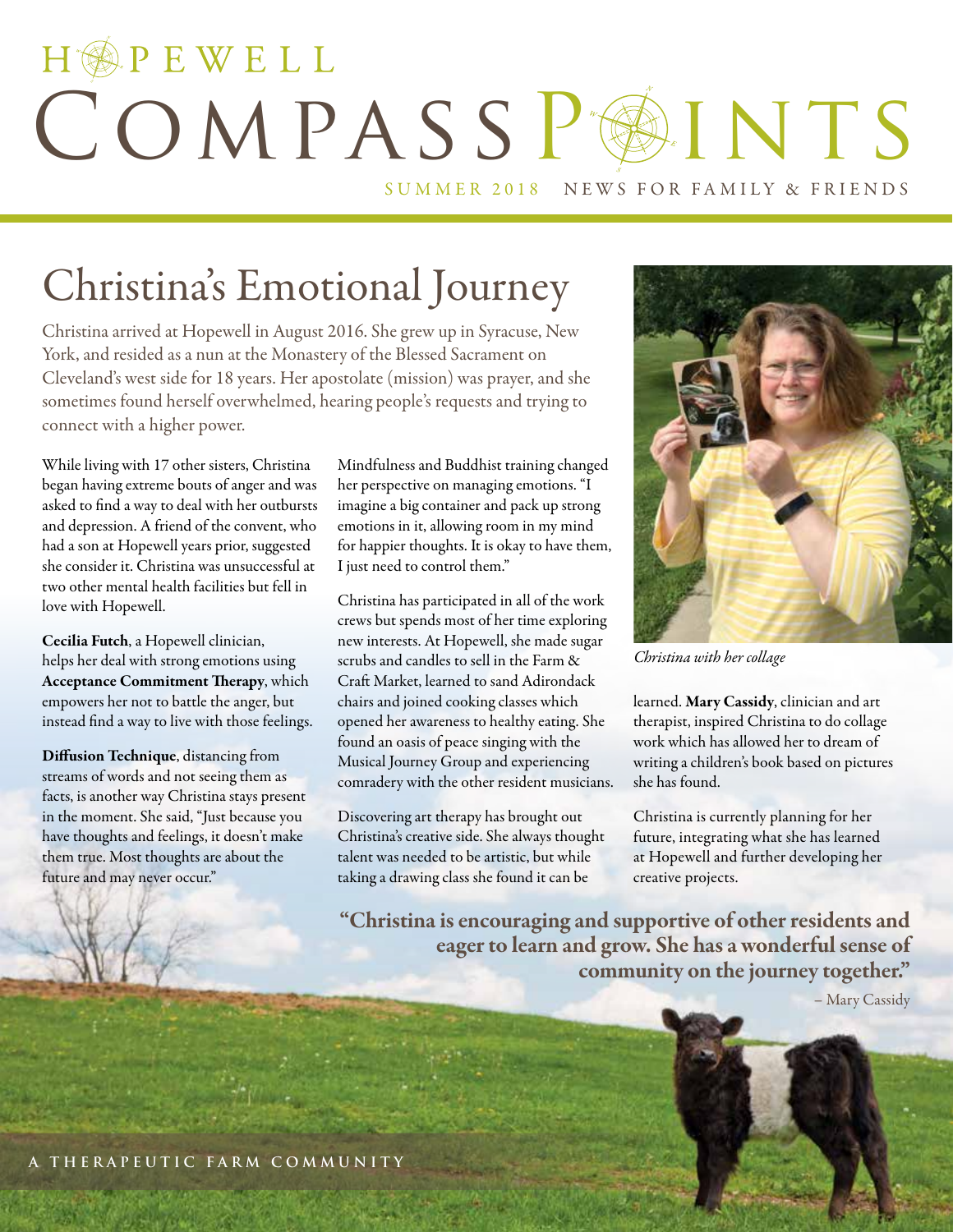

## Hopewell Welcomes New Leaders

In June, the Hopewell Board of Directors announced that it unanimously appointed Jim Bennett and Dave Shute to serve as Interim Executive Director and Interim Associate Executive Director, respectively.

Hopewell will take advantage of the combined 80+ years of strong leadership, deep capability in strategy development, and healthcare industry knowledge that they possess. During this transitional period, they will address a series of goals, including:

- Ensure that Hopewell continues to operate effectively on a day-to-day basis.
- Develop and gain support for a comprehensive Strategic Plan for Hopewell, including a market validation study to inform our marketing activities.
- Continue the planning and development of a new multi-purpose facility for the benefit of our residents and staff.
- Support the organization's ongoing fundraising efforts.
- Develop the criteria and job description for Hopewell's next Executive Director.

Hopewell board president Chloe Rankin Seelbach said, "Jim and Dave will provide the leadership necessary to establish an even stronger foundation upon which Hopewell can continue to provide an effective therapeutic community for people with mental illness."

Board of Directors Clara T. Rankin *Life Trustee*

Mark W. Teague *Chairman*

Chloe Rankin Seelbach *President*

Susan S. Locke, MD *Vice President*

William A. Wortzman *Vice President, Treasurer*

Joseph J. Mahovlic *Secretary*

Peter Anagnostos Nathan A. Berger, MD Susan Silverberg Bewie Christopher C. Brookes Geofrey J. Greenleaf William R. Hawke Mary Joyce Roger F. Rankin Daniel E. Schweid, MD Joseph F. Verciglio Todd Welki Suzanne Westlake Uday Yadav

Honorary Directors Herbert Y. Meltzer, MD Suzanne Morgan Donna S. Reid

#### Council of Advisors

Jenifer Garfield William D. Ginn Sally Henkel Edith F. Hirsch Michael J. Horvitz Susan D. LaPine Toby Devan Lewis Kathryn L. Makley John C. Morley Deborah Read Robert J. Roth, RPH Gretchen Smith Mark J. Warren, MD, MPH Philip Wasserstrom Margaret S. Wheeler

9637 State Route 534 Middlefield, OH 44062 440.426.2000

IS A QUARTERLY PUBLICATION FOR THE COMPASSP<sup>INTS</sup>

Ann Thompson, *Editor/Writer* FRIENDS AND DONORS OF HOPEWELL.

Audrey Katzman, *Writer*  Jack Childers, *Staff Photographer*

> Development Office 147 Bell Street, #303 Chagrin Falls, OH 44022 440.247.0912

www.hopewellcommunity.org

View Hopewell's 2017 Annual Report and 2017 Outcomes Report at www.hopewellcommunity.org/news.



HEPEWELL utic farm commun



**Sana Loue, J.D., Ph.D., M.P.H., M.S.S.A.**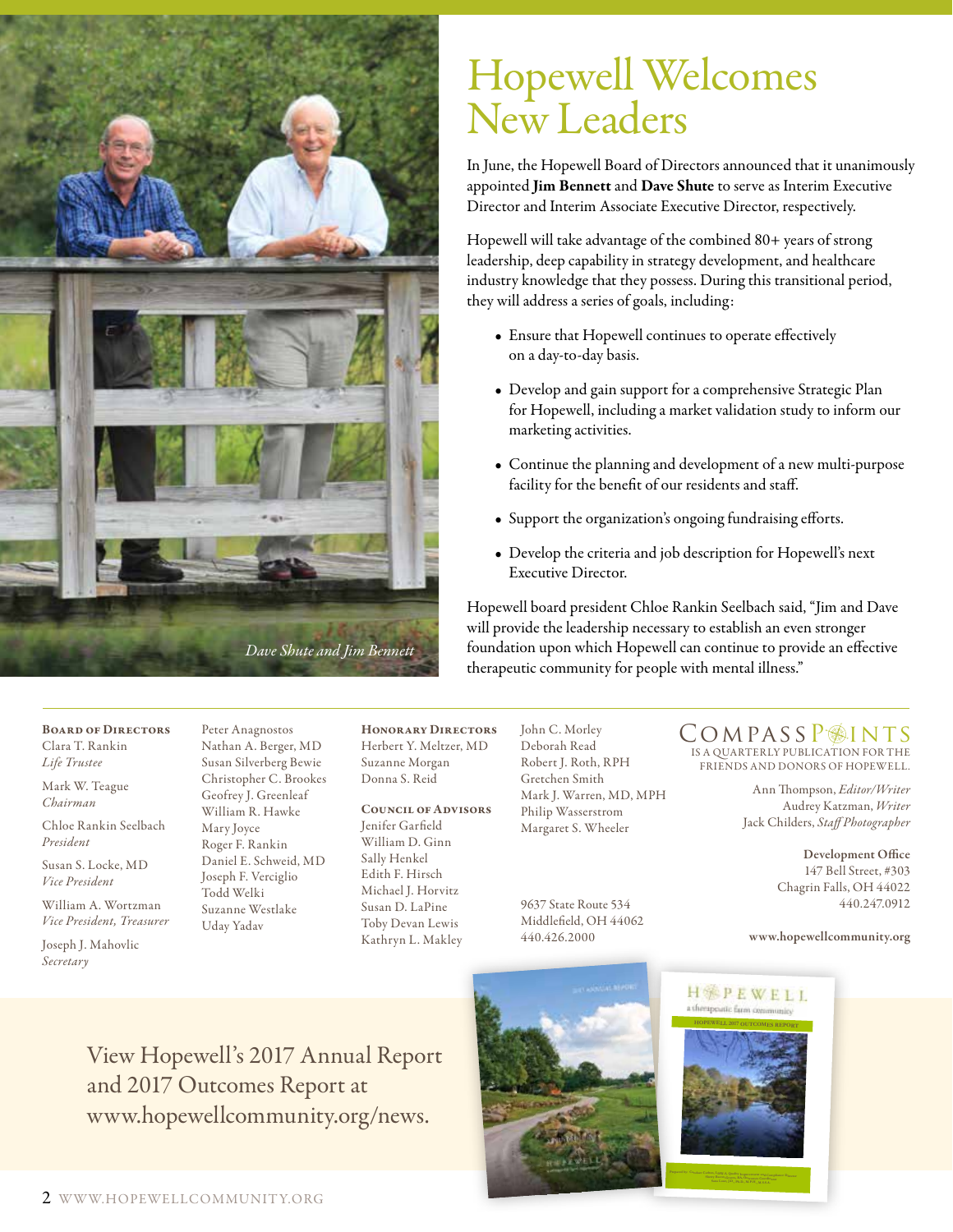### Welcome, New Board Member



Todd Welki is a Certified Public Accountant with over 30 years of experience in public, for profit, and nonprofit accounting, most recently as the Chief Financial and Operating Officer of the Cleveland Museum of Natural History (until October 2017). She is currently an adjunct professor at the Mandel School of Applied Social Sciences at Case Western

Reserve University where she will teach Non-Profit Financial Management in the fall. Todd is a native Clevelander but she and her husband, Scott, divide time between Shaker Heights and Hilton Head, South Carolina, where they are avid golfers and she volunteers with a literacy organization. They also spend time with their five children and four grandchildren.

### Hopewell's 8th Annual The David Cutler Conservatory Exploring Mental Health Series

### "Public Perceptions of Mental Illness and Violence"

Speaker Phillip J. Resnick, MD

#### Wednesday, October 10, 2018

Hors d'oeuvres and wine reception at 5:30 pm Program promptly at 6:15 pm

> The Cleveland Racquet Club 29825 Chagrin Blvd., Pepper Pike 44124 \$25 per person

Kindly reserve your seats by Monday, October 1. Call 440.247.0912 or email akatzman@hopewell.cc. Seating is limited.



Dr. Phillip Resnick is a Professor of Psychiatry and Director, Division of Forensic Psychiatry at Case School of Medicine in Cleveland, Ohio.

Dr. Resnick served as a consultant on many high profile cases, including those of Jeffrey Dahmer, Susan Smith, Timothy McVeigh and

Andrea Yates. He is a past president of the American Academy of Psychiatry and the Law and has published over 200 articles and book chapters. Internationally recognized, Dr. Resnick has lectured in 49 states and 24 countries.

### Honorary and Memorial Gifts

APRIL 4 – JULY 20, 2018

#### IN HONOR OF

Hopewell's hospitality from University Hospitals Psychiatry residents Cathleen Cerny-Suelzer

Lynn Childers Brenda Weiss

Michael Heisler, Jr. Betty and Michael Heisler

Christopher A. Lee-Meola Christine Meola

Clara T. Rankin Margaret and A. Edward Albert Cynthia Bassett Ann Calkins Elizabeth Porter Daane and Charles E. Daane Sally and Robert Gries

Henry H. Hawley and George S. Vassos Diana Heisler Julia R. Kuipers Barbara and A. Malachi Mixon III Marjorie and Dan T. Moore III Marion and Latham Murfey III Henry Ott-Hansen Kim Sherwin Betsy and Gary Weimer

Uday and Anu Yadav Connie Dieken

#### IN MEMORY OF

David Cutler and Mary Stak Seefeld Lori Hertvik

John A. Grima Kathleen Grima

### TO SUPPORT SUMMER SOLSTICE 2018

#### IN HONOR OF

Carole Obernesser's birthday Valerie Joan and Joseph Carlier Kris Kanellopoulos Sheila and Robert Otto Mr. and Mrs. S. James Ruddock II Clara T. Rankin Frances and Peter Buttenheim Elaine Hadden

Ann Thompson Ann Pollins Thompson

### OUR FOUNDATION PARTNERS JANUARY 1 – JULY 31, 2018

AHS Foundation Cymaron Foundation The Harry K. Fox and Emma R. Fox Charitable Foundation The Sam J. Frankino Foundation Richard Horvitz and Erica Hartman Horvitz Foundation The Lerner Foundation The Catherine L. & Edward A. Lozick Foundation

David and Inez Myers Foundation Eric and Jane Nord Foundation The Edwin D. Northrup II Fund O'Neill Brothers Foundation The Page Foundation Robins Family Fund at The Cleveland Foundation

The Triple T Foundation Walmart

*We apologize for any errors or omissions. Please contact the Development office at 440.247.0912 so we may correct our records.*

Lilly Pulitzer celebrated "Local Love" day on June 23, 2018, at their Legacy Village store, with

Hopewell receiving 10% of their sales. Thank you, Lilly Pulitzer, for \$1,600 and for sharing your love for Hopewell.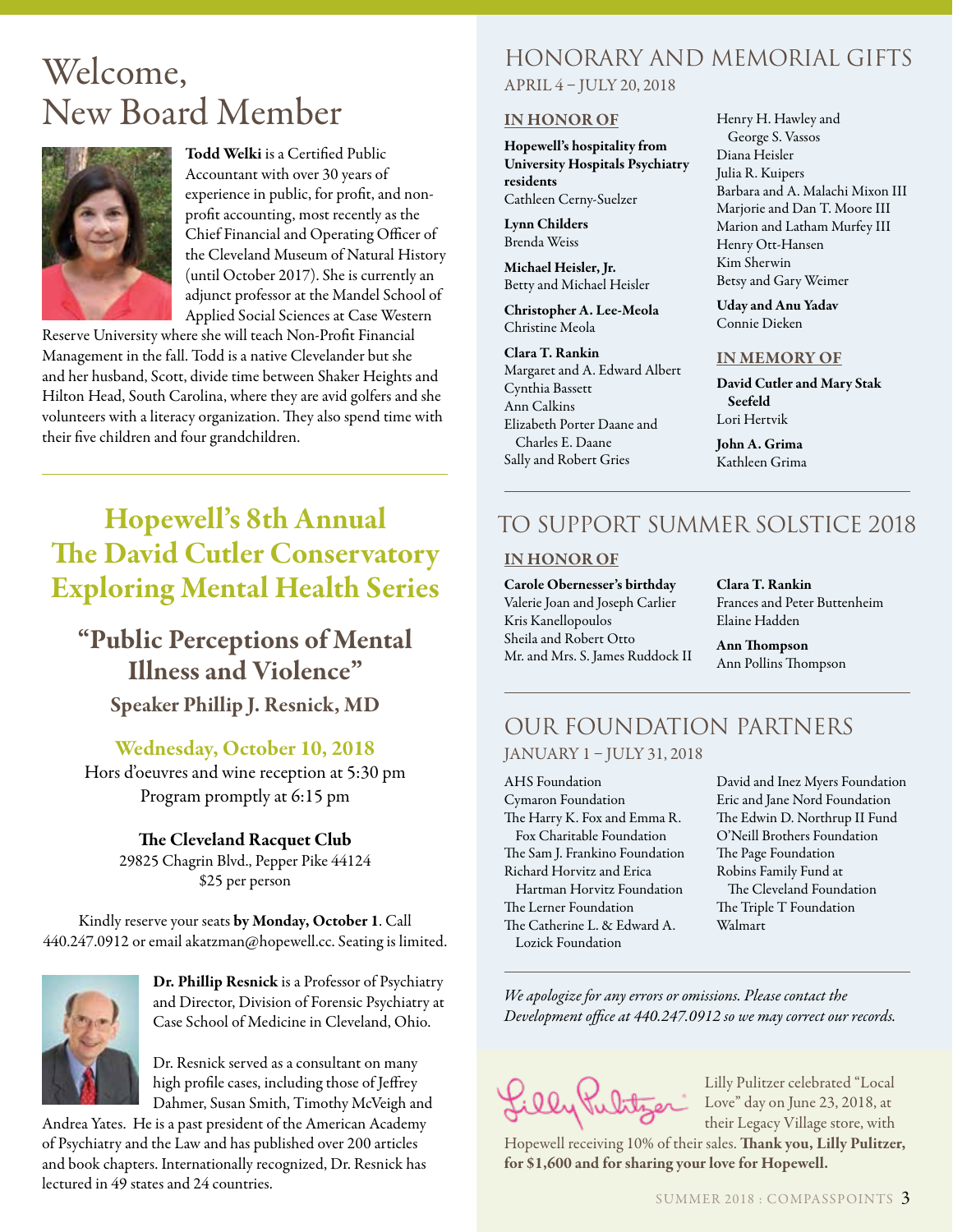# Summer Solstice 2018

Hopewell's 18th annual Summer Solstice benefit was held Friday, June 15, at a beautiful estate in Hunting Valley. Under a gorgeous sky, more than 500 guests sipped cocktails and enjoyed hors d'oeuvres and an elegant dinner prepared by Marigold Catering.

This year's event honored Peg's Foundation for their dedication and commitment to Hopewell. Hawthorn, PNC Family Wealth® was the Presenting Sponsor, supporting Hopewell since the inception of Summer Solstice 18 years ago. Our Corporate Committee, led by Joseph F. Verciglio of BakerHostetler, broke all records, securing \$157,500 in sponsorships.

We thank event co-chairs Susan Silverberg Bewie and Carol Szczepanik for leading the dedicated Steering Committee to accomplish such an outstanding event. Trustee Mary Joyce served as auction chair, filling two large barns with furniture, jewelry, household items, antiques and entertainment packages. The Hopewell Gallery showcased items made by Hopewell residents including beautiful furniture, photographs, crafts, and scarves. Lindsay Steinbrink served as table host chair and Kathy Mahovlic as decorations chair.

Peter Joyce, the evening's emcee, gave a warm opening to the soldout crowd. Highlights of the evening were remarks by Hopewell's Board President, Chloe Rankin Seelbach, during which Peg's Foundation board was presented with a painting and thanked for being strong Hopewell supporters since 2002.

Guests were captivated as Laura Scarnecchia, a Hopewell clinician, shared her story of Hopewell's ability to help residents and families on their journey with mental illness. A Fund-a-Need led by auctioneer Bob Hale produced more than \$75,000. All proceeds from the annual event enable Hopewell to offer reduced fees to many residents' families each year. Summer Solstice 2018's net proceeds exceeded \$387,000!



*Christina Gemma winning a live auction item*





*Scott and Kelly Mueller*







*Clara T. Rankin*



*Jon Grimm and Bruce Mavec David Legeay and Kristen Adams*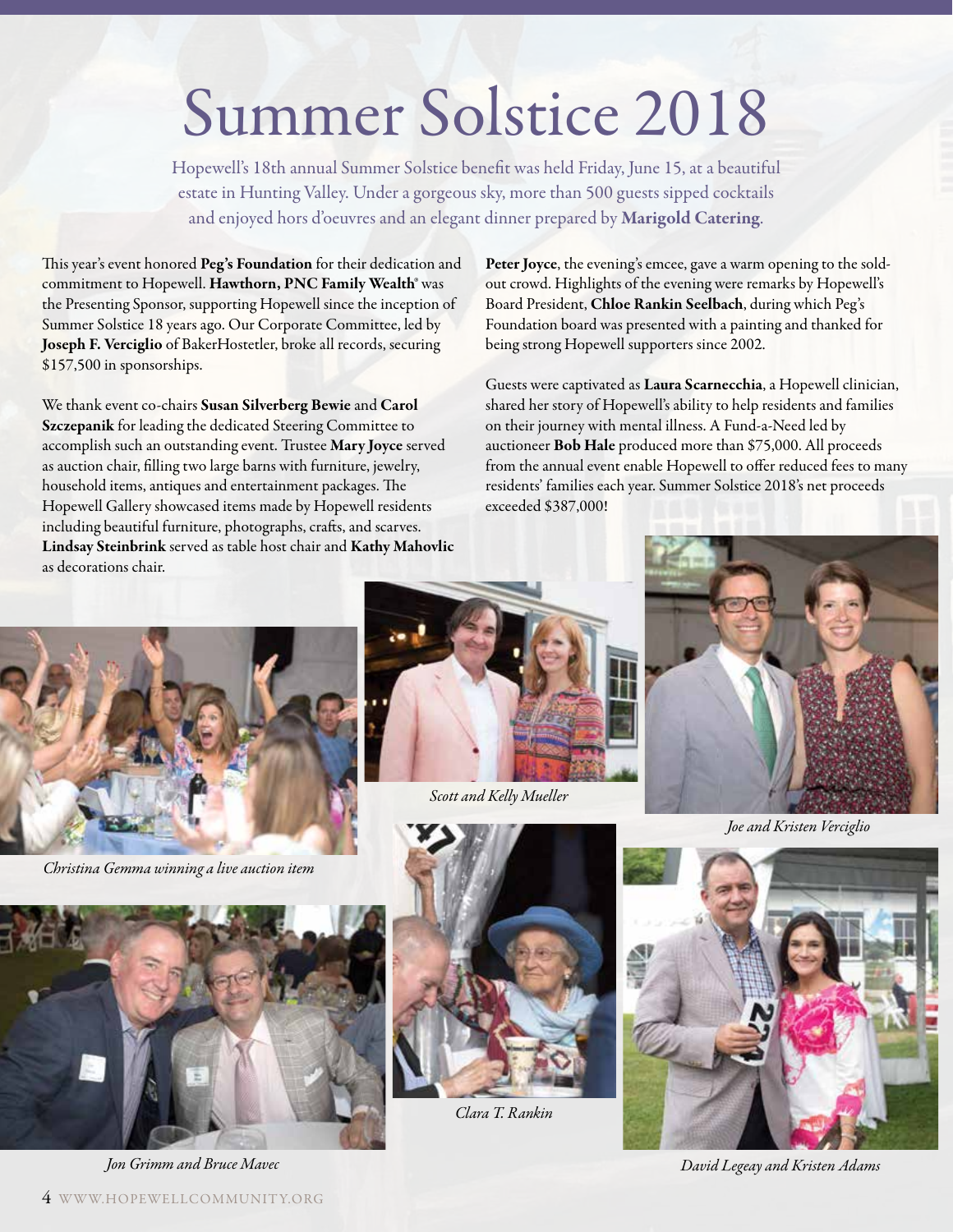

*Peg's Foundation - Bill McGraw, Victoria Romanda, Rick Kellar, Jocelyn Dougherty and Thom Craig*

### SAVE THE DATE: Summer Solstice Friday, June 14, 2019!



*Board President* 



*Chloe Rankin Seelbach Suzanne and Paul Westlake*



*Shirley White, Lindsay Steinbrink, Polly White, Vicki Kennedy and Cindy Halle*

Photos by Justina Roberts Photography www.justinaroberts.com SUMMER 2018 : COMPASSPOINTS 5

### Summer Solstice Speaker Inspires Guests

Guest speaker Laura Scarnecchia, a Hopewell clinician, told Summer Solstice guests, "When residents arrive at Hopewell, they have often lost their connections with supportive communities. Families, friends, involvement in schools, work, and churches—many times these networks have been impacted by mental illness and residents have been isolated and alone in their struggles. Hopewell provides a renewed sense of connection with the self, a shared purpose in contributing to the farm, and peer and staff connections that facilitate recovery. . .

- "This is the gift of Hopewell. People who are in need of community, in need of profound human support and dignity in recovery can have a home where they are safe, supported, and can sustain...
- "We are charged with tending this opportunity to provide a much-needed mental health service. When you support Hopewell, you become part of Hopewell . . .We are all in this community. Let's celebrate that tonight!"



### THANK YOU to our Summer Solstice volunteers.

Kate Bernardo Mary Cassidy Jack Childers Lynn Childers Marie Day Dora Farona Bridget Joyce

Colleen Mackay Martha Sivertson Ed Wagner Genevieve Wagner Monica Wagner Ann Marie Webster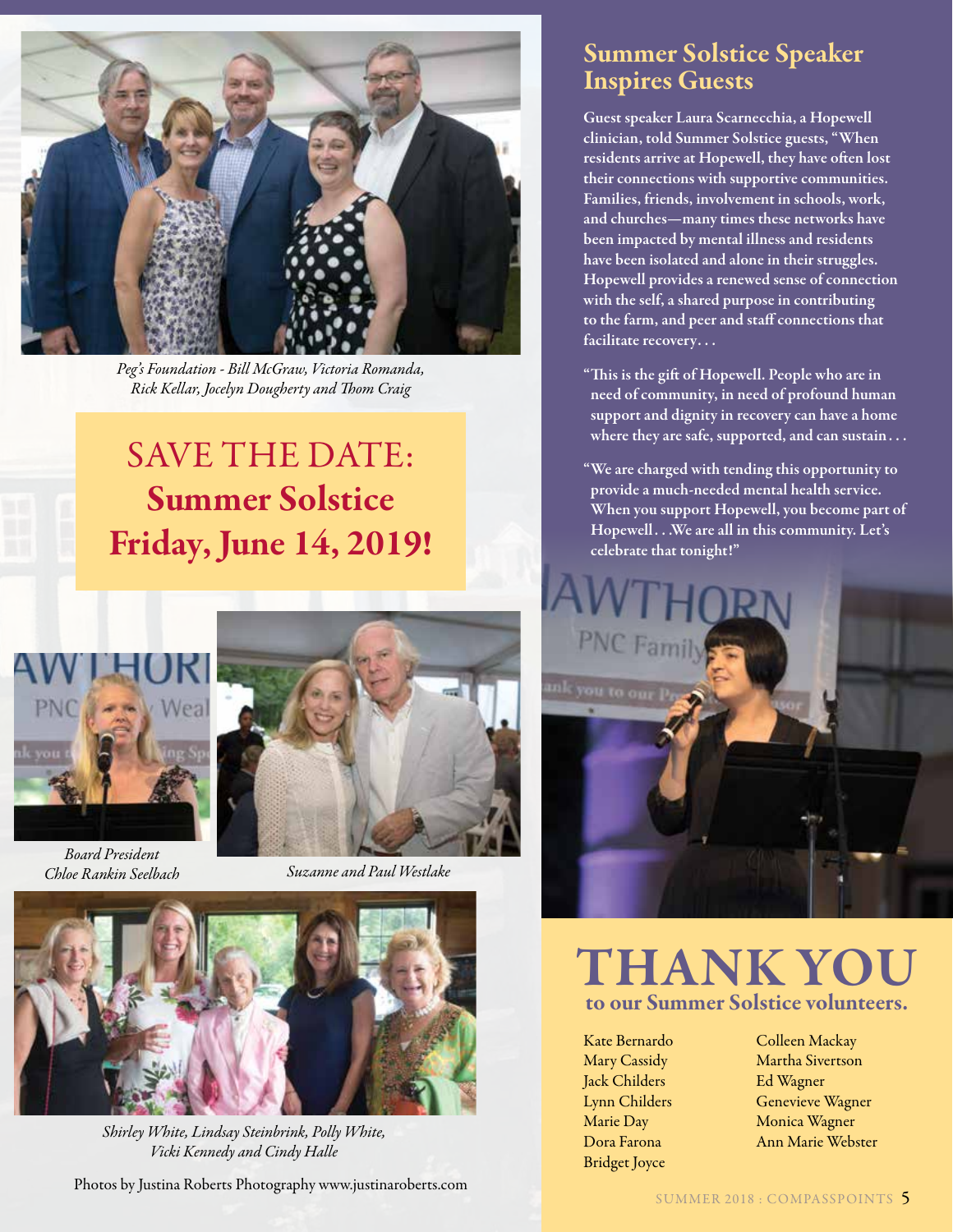# Hopewell's Work Crews

*by Ann Thompson, Development Manager*



As a therapeutic farm community, Hopewell is a working farm complete with livestock, gardens, sugaring and more. Our work crews help residents discover their strengths, experience new roles, learn new skills, gain job readiness and build self-

esteem. The crews meet five mornings a week, and in July, I ventured out to Mesopotamia to take a closer look.

My first stop was the barns to observe the Farm Crew, led by Bruce McAllester. A few residents were cleaning the horse stalls, which is Mike's favorite job. He introduced me to Brandie, the miniature pony, and mentioned that she does tricks. JC, a horse trainer before coming to Hopewell, taught Brandie how to curtsy. The crew also feeds and cares for chickens, sheep and cows. Upon leaving,



I was drawn to piglet noises in another barn and was met by four sweet noses and muddy feet. What a perfect day so far.

The Gardening Crew spends the morning outside watering, tending the large vegetable garden and weeding the smaller flower beds. Brandon loves gardening, not for the physical work but for the satisfaction of accomplishment. Cindy Wagner said the best growers this summer are yellow squash and



cucumbers. Vegetables are used in the Hopewell meals and sold at the Farm & Craft Market, along with dried herbs.

Inside the cottages, the Housekeeping Crew was busy cleaning floors and bathrooms, organizing clean linens, and stocking supplies. Celeste Hein has three dedicated residents who find this work grounding and the routine adds structure to their day.

Rounding off my morning was lunch and observing the Kitchen Crew. Leader Jennifer Miller supervises residents who prepare the salad bar, bake muffins and wash dishes. Ben, the chief dish washer, works until everything is clean and put away. Depending on skill level, some residents follow recipes and prepare meals while others set up the dining hall.

After a delicious meal of chicken salad pita and yellow squash soup, I returned back to the Development Office in Chagrin Falls, grateful for being a part of the Hopewell community.

If you would like to tour the farm, please contact athompson@hopewell.cc or call 440.247.0912.

### Thank You to Development Interns Grace Brandon and Samantha Rufo *by Audrey Katzman, Development Assistant*

Summer Solstice activity goes into overdrive as the date nears for Hopewell's major fundraiser. The Development team depends on paid college interns to take an active role in the benefit. This year, Grace Brandon and Samantha Rufo made significant contributions from day one.

Grace is entering her junior year at Johnson and Wales University in Rhode Island, where she majors in event planning. A rising senior, Samantha majors in clinical psychology and minors in theater

management at Kent State University. By coincidence, they knew each other at Beaumont School and slid into teamwork with ease.

"The internship is not about stuffing envelopes and data entry," stated Don Bernardo, Director of Development. "Samantha and Grace worked closely with Mary Joyce, auction chair, and coordinated every detail from writing descriptions of auction packages, working with committees and volunteers, organizing displays in the barns, and using our auction software. Their participation was vital to the success of the benefit."



*Grace Brandon and Samantha Rufo*

"Summer Solstice was a perfect opportunity to learn about organizing a major fundraiser," Grace said. "At school I have participated in several events, but those were one-day projects. Getting on board well before the benefit exposed me to the hard work behind the scenes. It was exciting to see it all come together in one night!"

Samantha reflected, "I plan to become a licensed clinical mental health counselor and I have not previously considered a career path which could

integrate my skills in stage management. This internship opened up another avenue to be involved and stay connected to a cause I am passionate about without being in the trenches."

Development Manager Ann Thompson concluded, "It was a pleasure to work with Grace and Sam. They're a great team, and the word 'no' is not in their vocabulary!"

Thank you, Samantha and Grace. We wish you much success and good luck in your future endeavors.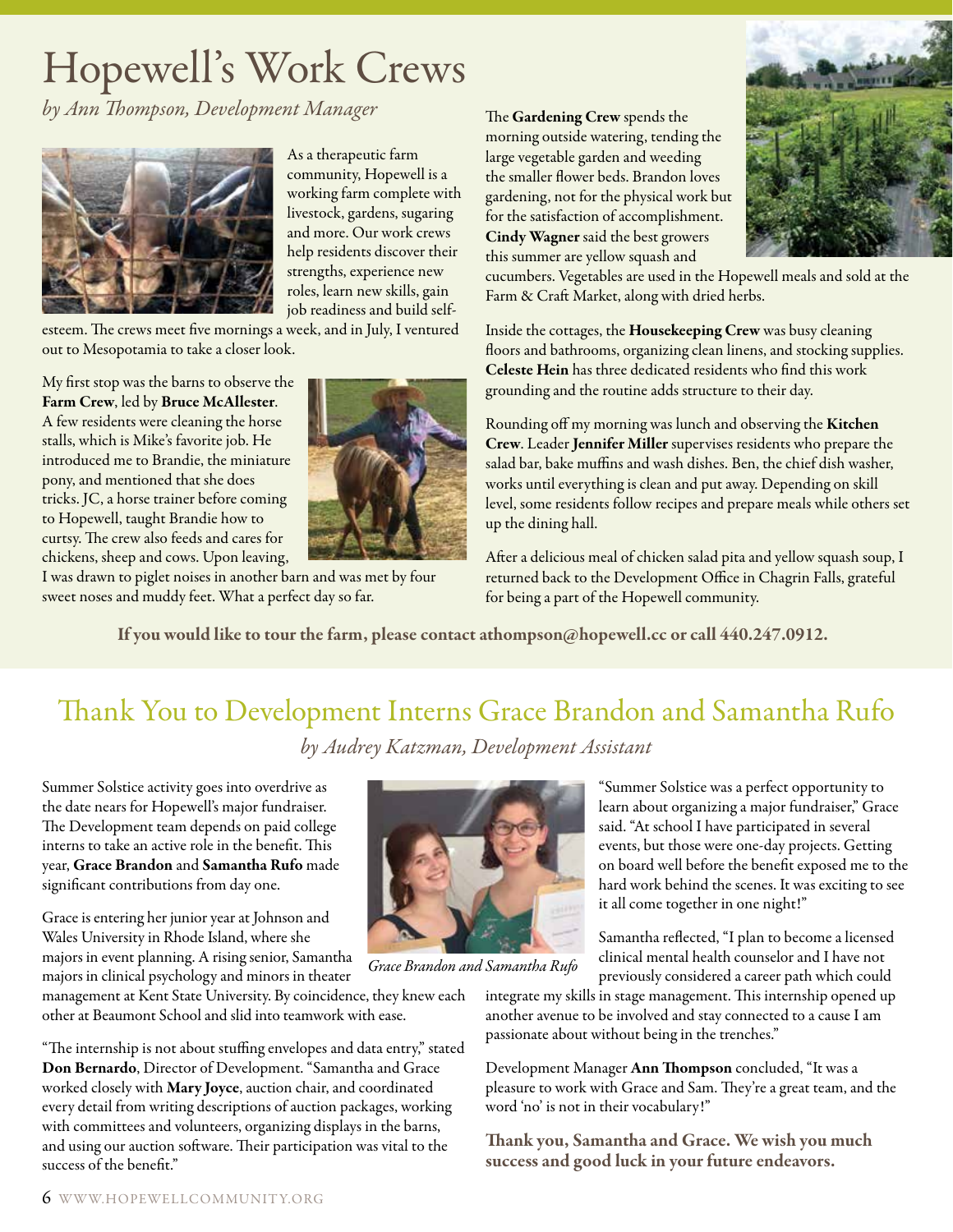### Our Team, Our Passions



Ask anyone to define their dream job and you are likely to hear "doing what you love" or "making a difference in someone's life." Long-time Hopewell staff member (since 1998!) Bob Weirich, our Education Program Coordinator, lives that dream using the power of education and music.

Some of our residents have experienced major disruptions in their studies. Bob works one-on-one to help them develop educational goals for their time at Hopewell and beyond. This may range from tutoring in reading and math skills, improving study skills, selecting courses, and registering for classes. Bob also acts as a liaison between instructors and residents to help them navigate the process and acclimate to classwork.

"I feel a tremendous amount of joy for residents who are taking the next step in their education. It is very satisfying to watch them grow as they achieve their goals and get farther along in their recovery," Bob said. Over the years, 15 residents have received high school diplomas and over 20 have pursued college credit.

Bob holds a music degree from Youngstown State and has had extensive training in music therapy. He incorporates his passion for music at Hopewell through singalongs and jam sessions at morning meetings. He also gives music lessons and co-facilitates our Musical Journey Group with Jim Miller.

"Next to art, music is one of the most non-threatening forms of communication," Bob noted. "Expression through music is less intimidating than conversation. Focusing on rhythm and melody gives people direction and often emotional release. Music provides a sense of calm and satisfaction which helps our residents with self-esteem."

Assuming various roles – partner, guide, coach, teacher, cheerleader – Bob encourages and supports residents on their journeys. Thanks, Bob, for living your dreams and helping our residents do the same.

### FROM THE WISHING WELL

We appreciate non-monetary gifts-in-kind which enhance our activities and programs. Can you grant one of these wishes?

#### HIGHEST PRIORITY NEED:

#### Lenovo Computers - Available at Special Discount

Currently all staff use computers that were donated or handed down from another employee. Some of them are very outdated.

Through a partnership with TechSoup, Hopewell has access to great discounts on technology. Your donation of one of Lenovo's leading desktop computers (with a 3-year warranty upgrade) positions all of us for success. For more information, please contact Lynn Childers, Chief Financial Officer (lchilders@hopewell.cc or 440.426.2089).

#### ON HOPEWELL'S AMAZON WISH LIST

Check out our Amazon Wish List at www.hopewellcommunity.org/ support-us/wishing-well. Purchases from the list will be shipped directly to the farm. It's quick and convenient!

#### MISCELLANEOUS WISHES

- Cordless (battery operated) high quality outdoor tools for Hopewell work crews, such as hedge trimmers, leaf blowers, and weed whackers.
- A Yamaha acoustic guitar (\$130), and a Phonic Powerpod 780/S715 PA System (\$399) for the Hopewell Band and Experiential Music program. Prices listed are from MusiciansFriend.com.
- Walmart gifts cards to purchase outdoor seating (any amount).
- Avamix 10" Variable Speed Medium Duty Immersion Blender (\$150 on webstaurantstore.com)
- Magimix 16-cup Food Processor CS5200 XL (\$466 on Houzz.com)
- Stock trailer (12 feet) contact Rick Polch (rpolch@hopewell.cc)

Donations of gifts-in-kind are tax deductible to the extent allowed by law.

Donors will receive written acknowledgments for their records. For more information, please contact the Development Office (akatzman@hopewell.cc or 440.247.0912).

#### THANK YOU

Richard Goldman, for donating a set of congas and drums for the Hopewell Band and music programs.





### Supporting Each Other

Hopewell is a community setting, not just for residents but also for staff. Darlene Chamberlain, Kitchen Assistant, organized an autoimmune awareness day and residents and staff wore purple. Five staff members have children with autoimmune diseases and they have become each other's support, sharing experiences, fear, and knowledge. Lupus, rheumatoid arthritis, and fibromyalgia are some of the serious illnesses that they face. Common threads to autoimmune diseases are pain, anxiety, and depression. Staff members are grateful they have each other for support.